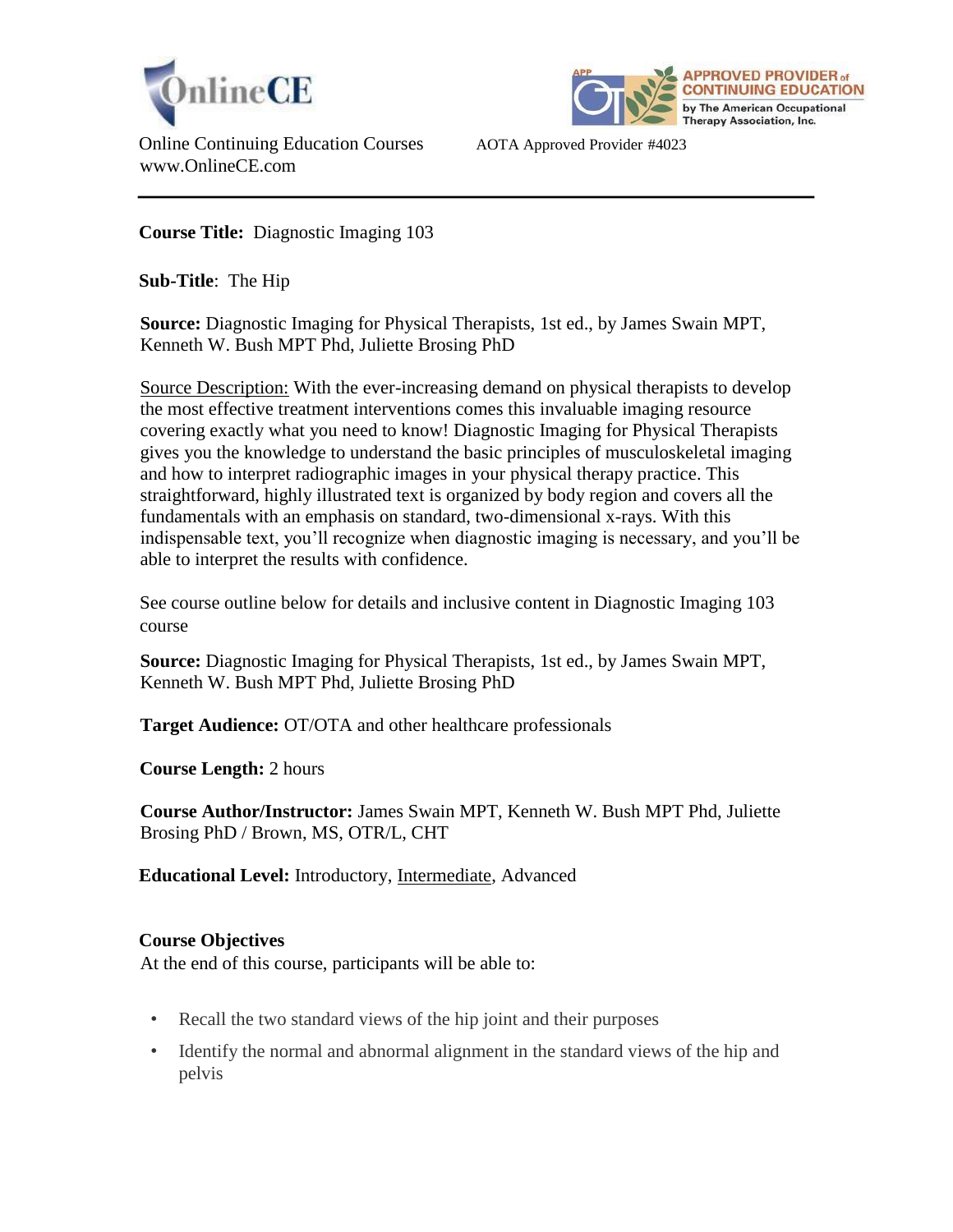- Identify normal and abnormal densities and dimensions of the hip
- Identify normal and abnormal cartilage
- Identify the normal and abnormal presentation of soft tissue
- Identify film abnormalities, given a history and x-ray film
- Use that information to adjust a therapy treatment program, given x-ray film abnormalities

## **Outline of Content:**

## **Hour #1**

Introduction Remarks **Objectives** Standard Views Evaluation of the Hip Using ABCs Anteroposterior View Frog-Leg View Alignment Bone Density Bone Dimension Cartilage Soft Tissue

# **Hour #2**

Pathology Pathology of the Hip as it Relates to Chronological Age of the Patient Congenitally Dislocated Hip Septic Hip Legg-Calvé-Perthes Disease Slipped Capital Femoral Epiphysis Traumatic Hip Dislocation and Hip Fracture Labral Tears and Acetabular Fracture **Osteoarthritis** Alignment Dislocations Bone Stress Fractures **Osteonecrosis** Cartilage Soft Tissue Myositis Ossificans

CASE STUDIES